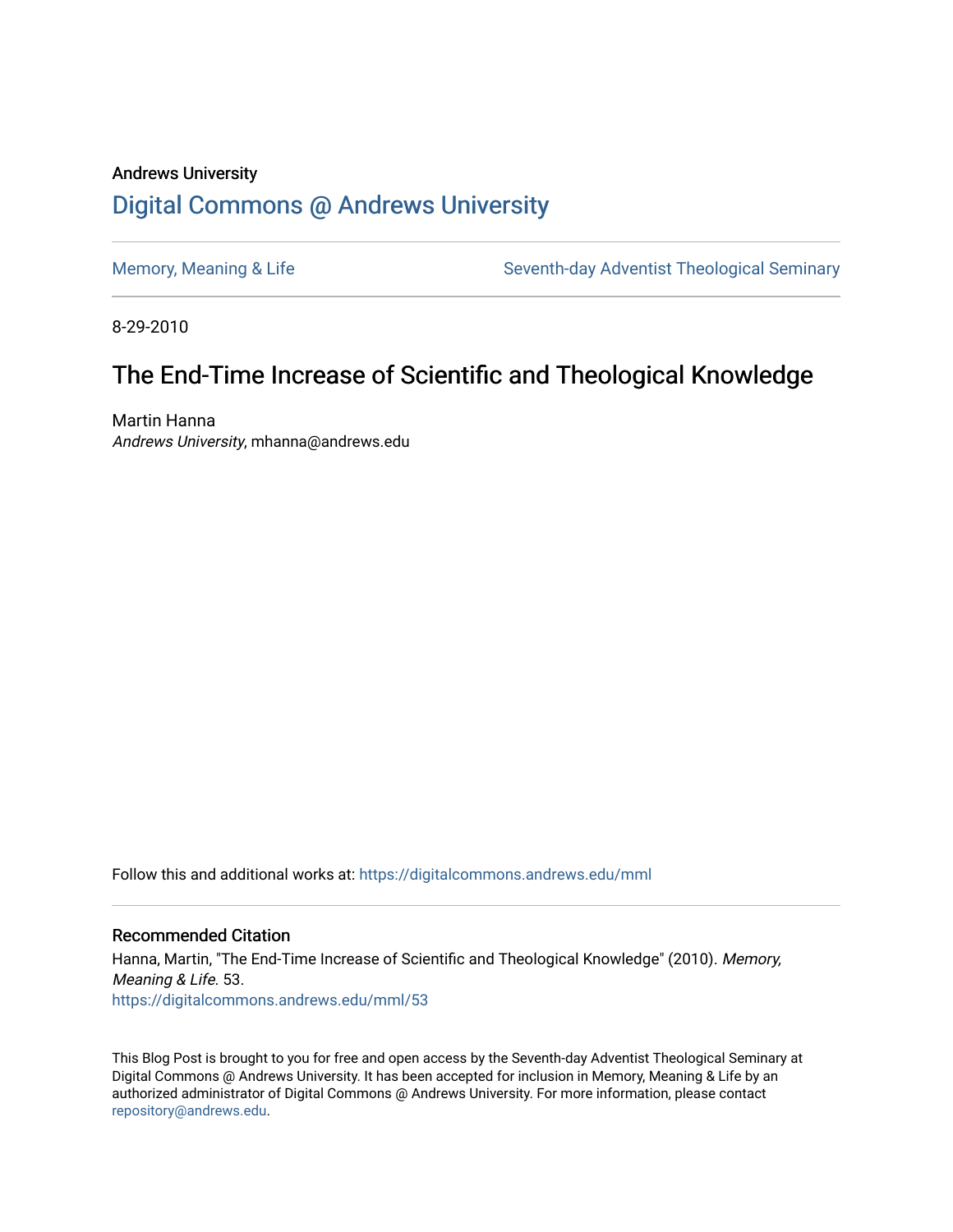The Wayback Machine - http://web.archive.org/web/20120715235902/http://www.memorymeaningfaith.org/blog/2010/…

# **[Memory, Meaning & Faith](http://web.archive.org/web/20120715235902/http://www.memorymeaningfaith.org/blog/)**

[Main](http://web.archive.org/web/20120715235902/http://www.memorymeaningfaith.org/blog) [About](http://web.archive.org/web/20120715235902/http://www.memorymeaningfaith.org/blog/about.html) [Archives](http://web.archive.org/web/20120715235902/http://www.memorymeaningfaith.org/blog/archives.html) August 29, 2010 **The End-Time Increase Of Scientific And Theological Knowledge**



Is [Seventh-day Adventist \(SDA\) theology](http://web.archive.org/web/20120715235902/http://www.adventist.org/beliefs/fundamental/index.html) focused on the defense of traditional biblical interpretations? Or is it focused on an everincreasing reformation of traditional interpretations? More specifically, how is the increase of our biblical knowledge related to the increase of our scientific knowledge? Does scientific knowledge threaten or complement biblical knowledge?

In this post, I suggest some answers to these questions by briefly presenting an interpretation of a text from the book of the Daniel which is a favorite among SDAs. Then I compare my interpretation of Daniel with the writings of [Ellen White](http://web.archive.org/web/20120715235902/http://www.whiteestate.org/about/egwbio.asp), who is a SDA thought leader.

# **The Writings of Daniel**

Science-theology relations may be illuminated by the message of the book of Daniel about an end-time increase of knowledge. Daniel records the words of an angel who says: "O Daniel, shut up the words, and seal the book, even to the time of the end: many shall run to and fro, and knowledge shall be increased" (Dan 12:4, KJV).

A number of questions arise in my mind when I read this text. Who are the many who will increase knowledge in the endtime? Do they increase knowledge by acquiring and/or by sharing knowledge? What does going to and fro mean? Is this a reference to travel from one place to another? Is it a reference to different methods for increasing knowledge? What kind of knowledge will increase? Is it theological knowledge and/or scientific knowledge?

The book of Daniel provides answers to these questions. First, the primary reference is not to an increase of scientific knowledge, but to an increase of theological knowledge through understanding the prophecies of Daniel. This is evident in that "wisdom" is associated with those who "turn many to righteousness" ([Dan 12:3;](http://web.archive.org/web/20120715235902/http://www.biblestudytools.com/kjv/daniel/12-3.html) see also [9:3](http://web.archive.org/web/20120715235902/http://www.biblestudytools.com/kjv/daniel/9-3.html)). This results in some conflict between the perspectives of those who are unrighteous and those who are righteous. This is because "none of the wicked will understand, but the wise [who are by implication, righteous] will understand" (Dan 12:10; see also 11:33-35).

Second, at the same time, the increase of theological knowledge is compatible with the increase of scientific knowledge. The young Hebrew captives were so skilled in knowledge and wisdom that they not only mastered the science of the University of Babylon–they also graduated at the top of their class! ([Dan 1:4, 17, 20](http://web.archive.org/web/20120715235902/http://www.biblestudytools.com/kjv/daniel/passage.aspx?q=Daniel+1:4;Daniel+1:17;Daniel+1:20); [2:14](http://web.archive.org/web/20120715235902/http://www.biblestudytools.com/kjv/daniel/2-14.html)). It is important to note that the same words (knowledge and wisdom) which are used to identify the science of Babylon are used to identify the sacred science of God. For example, after receiving the spiritual interpretation of Nebuchadnezzer's dream, Daniel blessed God as the giver of "knowledge" and "wisdom" [\(Dan 2:21](http://web.archive.org/web/20120715235902/http://www.biblestudytools.com/kjv/daniel/2-21.html); also [20-23](http://web.archive.org/web/20120715235902/http://www.biblestudytools.com/kjv/daniel/passage.aspx?q=Daniel+2:20-23); [5:11-14;](http://web.archive.org/web/20120715235902/http://www.biblestudytools.com/kjv/daniel/passage.aspx?q=Daniel+5:11-14) [8:16-17](http://web.archive.org/web/20120715235902/http://www.biblestudytools.com/kjv/daniel/passage.aspx?q=Daniel+8:16-17); [9:23, 25](http://web.archive.org/web/20120715235902/http://www.biblestudytools.com/kjv/daniel/passage.aspx?q=Daniel+9:23;Daniel+9:25); [10:11, 12, 14](http://web.archive.org/web/20120715235902/http://www.biblestudytools.com/kjv/daniel/passage.aspx?q=Daniel+10:11-12;Daniel+10:14)).

This brief survey of one part of the book of Daniel suggests that, in the end-time, just before the second coming of Christ,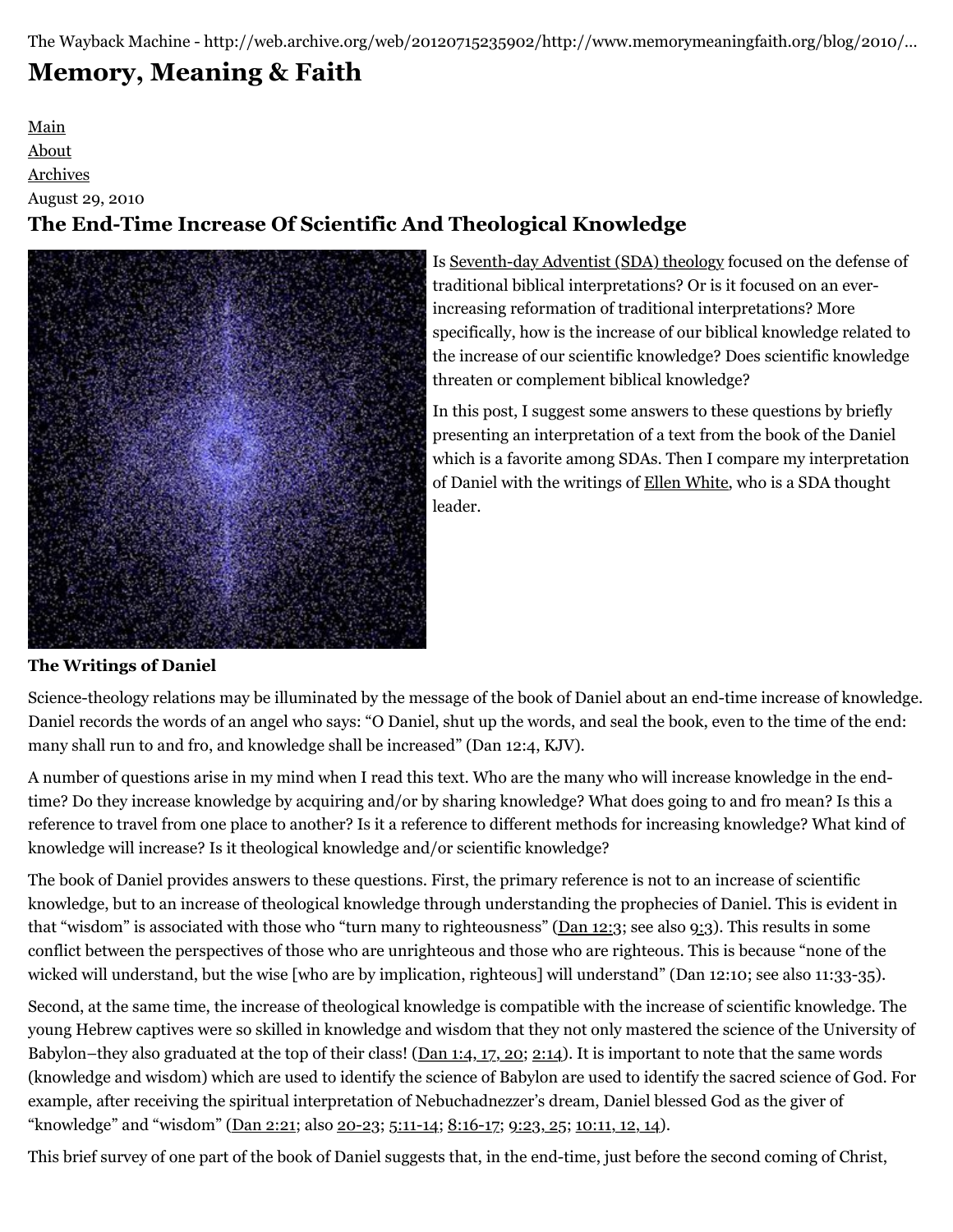those who will go "to and fro" to increase and to share knowledge include God's people. In addition, the process of increasing theological knowledge is compatible with the process of increasing scientific knowledge. How does Ellen White's perspective on science and theology compare with this interpretation of Daniel?

## **The [Writings](http://web.archive.org/web/20120715235902/http://www.whiteestate.org/books/booklist.asp) of Ellen White**

Ellen White emphasizes the increase of theological knowledge which results when we go "to and fro" between the Old Testament (OT) book of Daniel and the New Testament (NT) book of Revelation. "The [OT] book of Daniel is now unsealed, and the revelation made by Christ to John [in the NT] is to come to all the inhabitants of the earth. By the *increase of knowledge* a people is to be prepared to stand in the latter days" (*[Selected Messages](http://web.archive.org/web/20120715235902/http://egwdatabase.whiteestate.org/nxt/gateway.dll?f=templates$fn=default.htm$vid=default)*, 1:105, emphasis supplied).

Daniel's theme of the *increase of knowledge* is repeated frequently by Ellen White in connection with both theological and scientific knowledge. "'What need is there,' say they [the end-time Laodiceans], of an *increase of knowledge*" (*Testimonies*, 5:265, emphasis supplied). Therefore, "well-organized work must be done in the church, that its members may understand the manner in which they may impart light to others, and thus strengthen their own faith and *increase their knowledge*" (*Review*, 7 March 1893, emphasis supplied). "Every grain of knowledge is to be regarded as of high value . . . . The students should improve every moment to *increase their knowledge*" (*Manuscript Releases*, 13: 145-146, emphasis supplied).

"God desires His workers to gain daily a better understanding of how to reason logically from cause to effect, arriving at wise, safe conclusions. . . . We cannot afford to make mistakes that are the result of our cherishing erroneous ideas. . . . There is need of knowledge that is the fruit of experience. We should not allow a day to pass without gaining an *increase of knowledge* in temporal and spiritual things. We are to plant no stakes that we are not willing to take up and plant farther on, nearer the heights we hope to ascend. The highest education is to be found in training the mind to advance day to day" (Letter 164, 1903, 4; *Manuscript Releases*, 10:300).

This increase of knowledge involves the study of Scripture and nature. "Nature still speaks of her Creator. . . . [At the same time,] we need the *fuller revelation* of Himself that God has given in His written word" (Education, 16-17, emphasis supplied). Similarly, "as we observe the things of the natural world, we shall be enabled under the guiding of the Holy Spirit, *more fully to understand* the lessons of God's word" (120, emphasis supplied). "*The book of nature and the written word do not disagree; each sheds light on the other. Rightly understood* they make us acquainted with God and his character by teaching us something of the wise and beneficent laws through which he works. We are thus led to adore his name and to have an *intelligent trust* in his word" (Signs of the Times [March 20, 1884]: 177, emphasis supplied).

## **Questions**

 $\overline{\phantom{a}}$ 

- Is science a threat to theology?
- Can science and theology help each other?
- Are the perspectives of Daniel and Ellen White helpful in answering these questions?

Martin Hanna has previously written for Memory, Meaning & Faith on:

[Science and the Cosmic and Trans-cosmic Christ of Scripture](http://web.archive.org/web/20120715235902/http://www.memorymeaningfaith.org/blog/2010/05/science-and-the-cosmic-and-transcosmic-christ-of-scripture.html)

[Is Atonement a Substitution and/or an Influence?](http://web.archive.org/web/20120715235902/http://www.memorymeaningfaith.org/blog/2010/07/atonement-substitution-influence.html)

[James Arminius: Reconciling Religious Discussions Among Christians](http://web.archive.org/web/20120715235902/http://www.memorymeaningfaith.org/blog/2010/07/james-arminius-reconciling-christians.html)

[The Cosmic Christ According to Matthew Fox](http://web.archive.org/web/20120715235902/http://www.memorymeaningfaith.org/blog/2010/05/cosmic-christ-matthew-fox.html)

[Science-Theology Relations: How Did We Get Here? Where Are We Going?](http://web.archive.org/web/20120715235902/http://www.memorymeaningfaith.org/blog/2010/04/sciencetheology-relations.html)

[The Biblical Worldview and Laws of Nature](http://web.archive.org/web/20120715235902/http://www.memorymeaningfaith.org/blog/2010/03/the-biblical-worldview-and-laws-of-nature.html)

Posted by [Martin Hanna](http://web.archive.org/web/20120715235902/http://profile.typepad.com/mhanna) on August 29, 2010 in [Science and Theology](http://web.archive.org/web/20120715235902/http://www.memorymeaningfaith.org/blog/science-and-theology/) | [Permalink](http://web.archive.org/web/20120715235902/http://www.memorymeaningfaith.org/blog/2010/08/increase-of-scientific-theological-knowledge.html) [Save to del.icio.us](http://web.archive.org/web/20120715235902/http://del.icio.us/post)  $\vert$  The Way...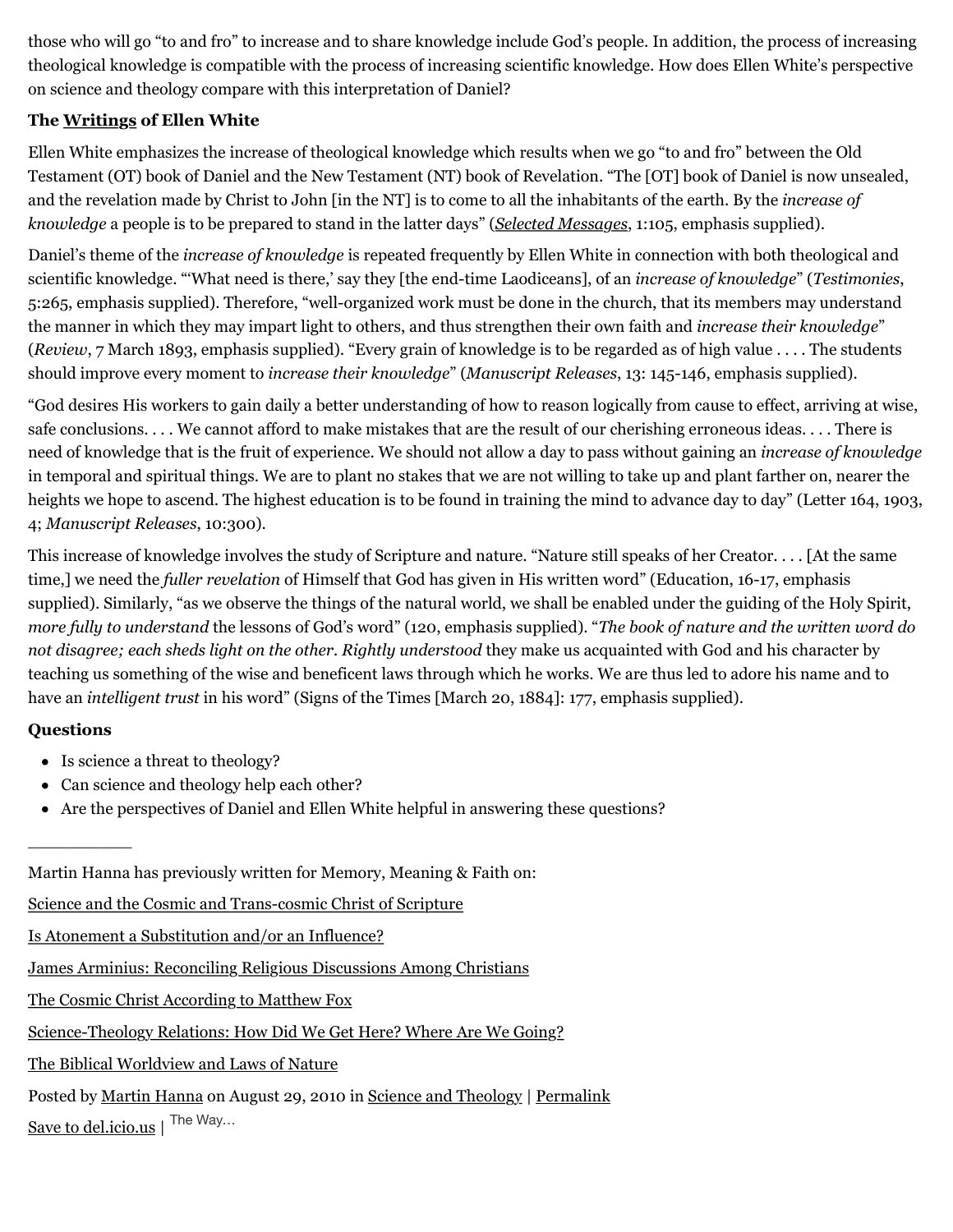#### **Comments**

You can follow this conversation by subscribing to the [comment feed](http://web.archive.org/web/20120715235902/http://www.memorymeaningfaith.org/blog/2010/08/increase-of-scientific-theological-knowledge/comments/atom.xml) for this post.

In Daniel 12:4 Daniel is told to "seal the book until the time of the end." This establishes the context for the last part of the verse; so the increased knowledge spoken of in the last part can only be the knowledge contained in Daniel's book that is now unsealed. This is the knowledge of that part of Daniel's prophecies that has direct relevance to the "time of the end."

In understanding Daniel 12:4, I personally find it very helpful to compare this verse with Amos 8:11-12:

"But you, Daniel, shut up the words, and seal the book until the time of the end; many shall RUN TO AND FRO, and knowledge shall increase" (Dan. 12:4; NKJV).

"'Behold, the days are coming,' says the Lord God, 'that I will send a famine on the land, not a famine of bread, nor a thirst for water, but of hearing the words of the Lord. They shall wander from sea to sea, and from north to east; they shall RUN TO AND FRO, seeking the word of the Lord, but shall not find it'" (Amos 8:11-12).

The "running to and fro" in Daniel 12:4 is surely in the same context as the "running to and fro" in Amos 8:12 -- the diligent "seeking the word of the Lord." But, of course, in Daniel 12:4 it is specifically the diligent searching of the unsealed prophecies of Daniel as they shed light on the prophecies of Revelation. And in this we see the crucial role prophecy plays for God's people in the last days. I found Martin's selection of one Spirit of Prophecy quote to be particularly relevant to understanding Daniel 12:4:

"The book of Daniel is now unsealed, and the revelation made by Christ to John is to come to all the inhabitants of the earth. By the increase of [prophetic] knowledge a people is to be prepared to stand in the latter days" (2SM 105).

While scientific knowledge is useful to the extent it affirms theological knowledge, in my view the knowledge referred to in Daniel 12:4 is in the one and only context of theological knowledge.

#### Posted by: Engel Yoder | [September 08, 2010 at 10:17 AM](http://web.archive.org/web/20120715235902/http://www.memorymeaningfaith.org/blog/2010/08/increase-of-scientific-theological-knowledge.html?cid=6a01287656f488970c0134871cf58d970c#comment-6a01287656f488970c0134871cf58d970c)

Point well taken Engel. Daniel predicts an end time explosion of theological knowledge. At the same time, we agree that Daniel was assisted by God in the study and mastery of the science of the Babylonians. As you put it, even today scientific knowledge may support theological knowledge. I would like to push that thought a bit further to suggest that scientific knowledge properly interpreted is, in a sense, theological knowledge. This is because the study of science is the study of God's revelation in nature.

#### Posted by: [Martin Hanna](http://web.archive.org/web/20120715235902/http://cosmicchristconnections.blogspot.com/) | [September 13, 2010 at 11:29 AM](http://web.archive.org/web/20120715235902/http://www.memorymeaningfaith.org/blog/2010/08/increase-of-scientific-theological-knowledge.html?cid=6a01287656f488970c0134874af5f3970c#comment-6a01287656f488970c0134874af5f3970c)

I like the idea that the study of science is the study of God. What I take exception to is associating scientific knowledge, even in a secondary application, with what God specifically sealed till the time of the end. In this crucial time of earth's history, our primary focus should be on what God knows we need to not only be prepared for eternity individually, but more importantly to corporately hasten that great day. Here's another relevant quote I've just come across:

"The prediction of Daniel, 'Many shall run to and fro, and knowledge shall be increased' (Dan. 12:4), is to be fulfilled in our giving of the warning message; many are to be enlightened regarding the sure word of prophecy. . . . Upward Look, 37.

I appreciate the broader view you have taken on the subject. My point is directed more to those expositors who, regarding Daniel 12:4, tend to make more of scientific knowledge and advancements than on the explicit prophetic knowledge God has unsealed for our special and immediate needs in the last days.

#### Posted by: Engel Yoder | [September 14, 2010 at 11:08 AM](http://web.archive.org/web/20120715235902/http://www.memorymeaningfaith.org/blog/2010/08/increase-of-scientific-theological-knowledge.html?cid=6a01287656f488970c0133f433cb75970b#comment-6a01287656f488970c0133f433cb75970b)

I agree, Engel, with your central point--the promised increase of knowledge is an increase in a knowledge of biblical truth.

At the same time, I am comfortable with a secondary application of the principle to the increase of other kinds of knowledge. This increase can even be useful in facilitating the transmission of the biblical truth we are called to proclaim.

The following quotations from Ellen White seem relevant to this issue. "A knowledge of science of all kinds is power, and it is in the purpose of God that advanced science shall be taught in our schools as a preparation for the work that is to precede the closing scenes of earth's history." Fundamentals of Christian Education, 186.

"The great storehouse of truth is [1] the word of God–the written word, [2] the book of nature, and [3] the book of experience . . . . Here are the treasures from which Christ's workers are to draw. . . . Through His own appointed channels the Lord will impart a knowledge of Himself to every seeker. . . . Natural science is a treasure house of knowledge from which every student in the school of Christ may